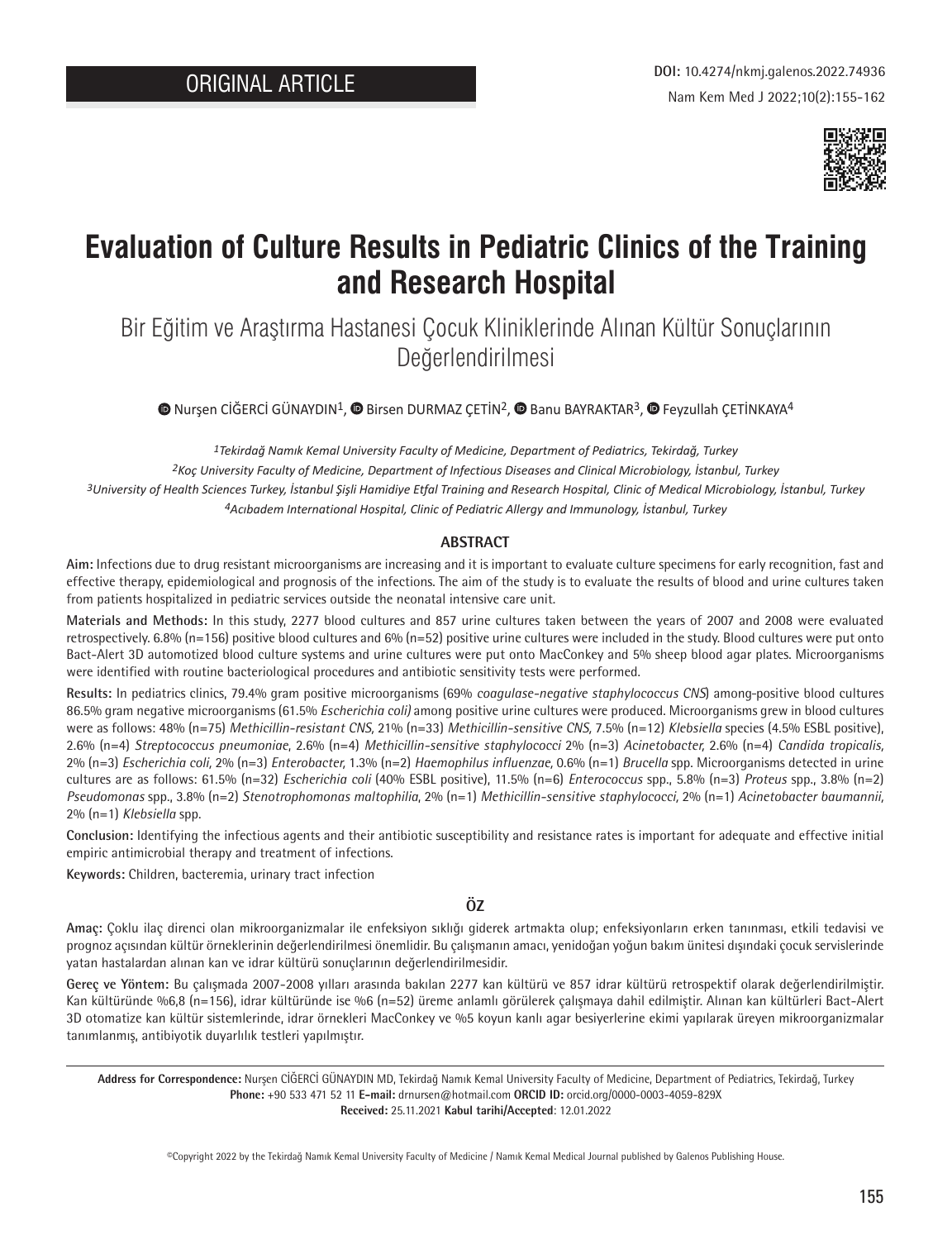**Bulgular:** Çocuk kliniklerinde bakteriyemi saptanan hastalarda %79,4 gram pozitif (%69'u *Koagülaz-negatif stafilokok, KNS*), idrar kültüründe ise %86,5 gram negatif (%61,5 *Escherichia coli,* %11,5 *Enterokoklar)* mikroorganizma üremiştir. Kan kültürlerinde üreyen mikroorganizmalar: %48 (n=75) *Metisilin-dirençli KNS,* %21(n=33) *Metisilin-hassas KNS*, %7,5 (n=12) *Klebsiella pneumoniae* (%4,5 *genişlemiş spektrumlu beta-laktamaz,*  GSBL pozitif), %4,5 (n=7) *Pseudomonas* suşları, %3,2 (n=5) *Enterococcus* spp., %2,6 (n=4) *Streptococcus pneumoniae*, %2,6 (n=4) *Metisilin-hassas Staphylococcus aureus*, %2 (n=3) *Acinetobacter,* %2,6 (n=4) *Candida tropicalis,* %2 (n=3) *Escherichia coli,* %2 (n=3) *Enterobacter,* %1,3 (n=2) *Hemofilus influenza,* %0,6 (n=1) *Brucella* spp. idi. İdrar kültürlerinde saptanan mikroorganizmalar; %61,5 (n=32) *E. coli*, (%40 *genişlemiş spektrumlu beta-laktamaz,* GSBL pozitif), %11,5 (n=6) *Enterococcus* spp., %5,8 (n=3) *Proteus* spp., %3,8 (n=2) *Pseudomonas* spp., %3,8 (n=2) *Stenotrophomonas maltophilia*, %2 (n=1) *Metisilin-hassas Staphylococcus aureus,* %2 (n=1) *Acinetobacter baumannii,* %2 (n=1) *Klebsiella* spp. idi.

**Sonuç:** Enfeksiyon etkeni mikroorganizmaların ve antibiyotik duyarlılıkları ile direnç oranlarının belirlenmesi uygun ve etkili ampirik antimikrobiyal tedavi başlanmasında ve enfeksiyonların tedavisinde önemlidir.

**Anahtar Kelimeler:** Çocuk, bakteriyemi, idrar yolu enfeksiyonu

# **INTRODUCTION**

The epidemiology of infectious agents detected in the bloodstream changes in parallel with the development of antibiotic resistance<sup>1</sup>. Today, the frequency of infection is increasing due to multi-drug resistant microorganisms. Bacteremia continues to be a common cause of febrile diseases in the world and adversely affects morbidity and  $increases$  mortality, especially in hospitalized patients<sup>1,2</sup>. Mortality is related to the severity of the infection, the presence of concomitant disease, age, and inappropriate use of antibiotics<sup>3,4</sup>. Although gram-positive microorganisms are frequently reported as the causative agent of bacteremia in childhood, recent studies have shown that the frequency of gram-negative microorganisms has increased<sup>5-7</sup>. Infections should be recognized, treated quickly and effectively, and culture samples should be taken in terms of prognosis<sup>8</sup>. It is necessary to reduce the risk of contamination with skin bacteria by paying attention to sterility while taking culture samples, to interpret the results correctly and to pay attention to the correlation with the clinic. On the other hand, falsepositive blood culture results cause errors in the interpretation of circulatory system infections, and may lead to inappropriate antibiotic use, additional laboratory tests, prolonged hospitalization, and increased costs<sup>9</sup>.

Antibiotic-resistant microorganisms, on the other hand, limit the availability of effective treatment options, cause difficulties in the treatment of some frequently encountered bacterial infections, including urinary tract infection (UTI), and may lead to increase in mortality, morbidity, and health costs $10-12$ . In the treatment of urinary tract infection, it is important to apply appropriate and adequate empirical treatment in order to prevent complications such as scar formation in the urinary system.

# **MATERIALS AND METHODS**

In this study, blood and urine cultures taken from patients in pediatric services outside the neonatal intensive care clinic between 2007 and 2008 were retrospectively analyzed. The growth in the blood culture samples taken from the patients was evaluated as bacteremia in the presence of clinical findings. If the microorganism grown in a single blood culture was not clinically compatible or there were no predisposing factors such as immunodeficiency, or if there was growth in only one of the many blood culture samples taken, this was considered as contamination. If coagulase-negative staphylococci or viridans streptococci grew, it was accepted as significant bacteremia in the presence of at least two positive results in culture<sup>13</sup>.

In the study, 2277 blood cultures and 857 urine cultures were evaluated. Growth was detected in 10.1% (n=231) of the blood culture samples;  $1\%$  (n=24) blood cultures were not included in the study because patient information could not be reached or the same agent was produced twice. Of the  $9\%$  (n=207) blood cultures with growth, 6.8% (n=156) were considered significant and included in the study; 2.2% (n=51) were considered as contamination. Of the growths that were accepted as contamination, 84% (n=43) did not receive treatment. In 857 urine cultures taken, 6% (n=52) of the growths were considered significant and included in the study; 1.7% (n=15) of them were considered as contamination. In the study, 156 blood cultures and 52 urine cultures were analyzed.

## **BLOOD CULTURE METHOD**

Blood cultures were evaluated in Bact-Alert 3D automated blood culture systems; hemoculture samples were incubated for five days; aerobe cultures of samples showing positive signals were made on blood agar, EMB agar and sabouraud dextrose agar at 37 °C.

Urine culture was taken with the help of a urinary catheter or urinary bladder in infants, with midstream urine after standard cleaning in older age groups and with the help of a catheter from patients who were not compatible; urine samples sent to the laboratory were inoculated on MacConkey and 5% sheep blood agar media and incubated at  $35-37$  °C for  $18-24$ hours. Microorganisms that grew at the end of the incubation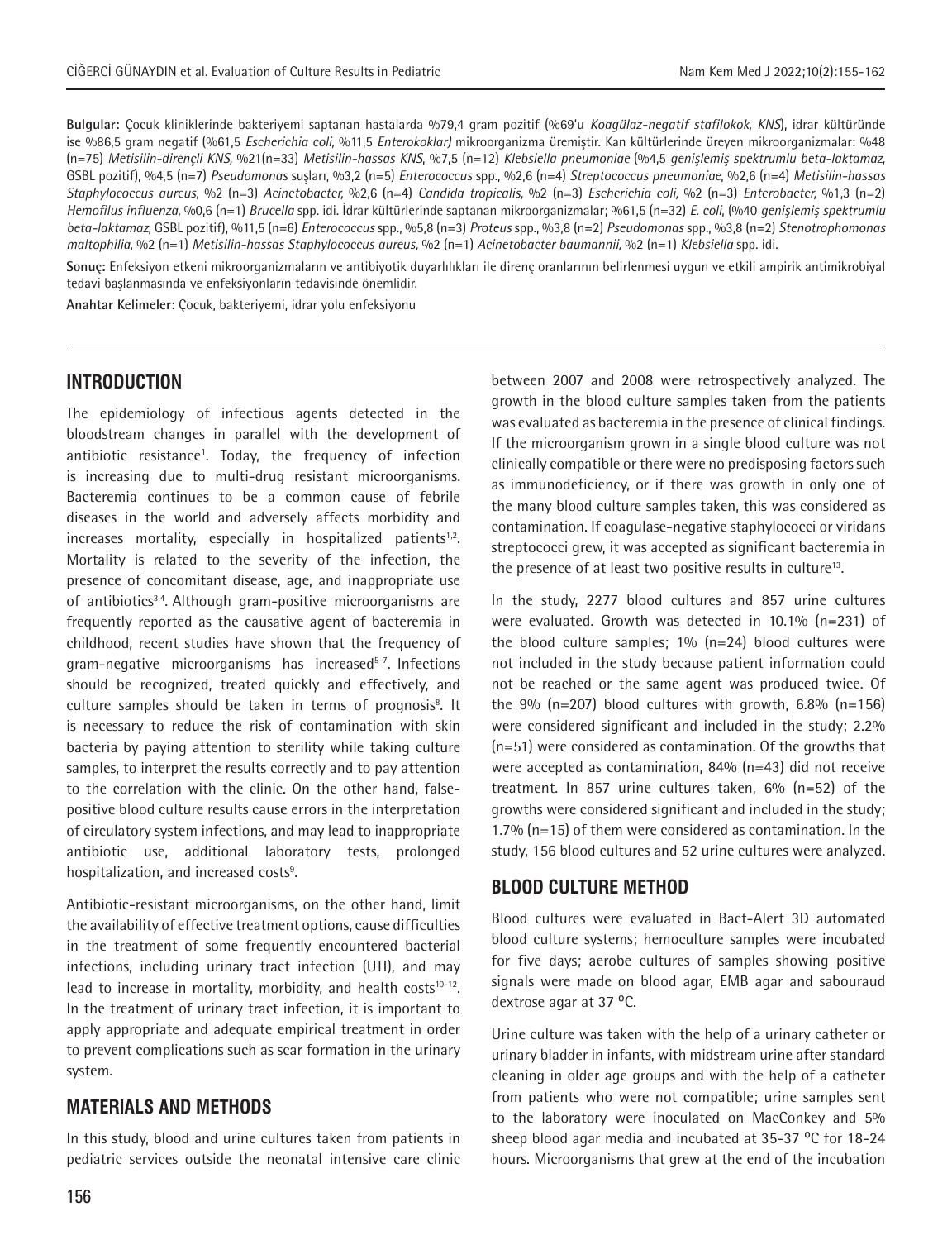period were identified by routine bacteriological methods, and antibiotic susceptibility tests were performed to investigate the resistance against commonly used antibiotics.

### **Statistical Analysis**

Statistical analyses were made with the NCSS 2007 package program in the study, descriptive statistical methods were used in the evaluation of the data as well as the Fisher reality test in the comparison of qualitative data. The value of  $p$ <0.05 was considered significant.

# **RESULTS**

Of the patients,  $56\%$  (n=117) were male and  $44\%$  (n=91) were female. The mean age was  $3.4\pm 3$  years in patients from whom blood cultures were taken and  $3.92\pm3.87$  years in patients from whom urine cultures were taken.

Diagnostic distribution of patients with bacteremia in blood culture is summarized in Table 1; mean leukocyte count in laboratory parameters was 11971+10243/uL; leukocyte with polymorphic nuclei was 6093±5522/uL; lymphocyte count was  $3080\pm3008/\mu$ L, and C-reactive protein (CRP) was  $51\pm87$  mg/L.

Mean leukocyte count in laboratory tests of patients with significant growth in urine culture was 12,908+7993/uL; leukocyte with polymorphic nuclei was  $6827 \pm 5991/\mu$ L; lymphocyte count was  $4698 \pm 4100/\mu$ L, and CRP was  $65 \pm 78$  mg/L.

In blood cultures in which bacteremia was detected in pediatric clinics, 79.4% gram-positive and 20.6% gram negative microorganisms were found; in urine cultures, 86.5% gram negative and 13.5% gram positive microorganisms were grown.

Significant bacteremia causative microorganisms in blood cultures and significant infectious causative microorganisms grown in urine cultures are shown in Table 2.

There was no difference in the distribution of microorganisms grown in blood culture according to pediatric services (p>0.05). Considering the antibiotic resistance of microorganisms causing bacteremia in blood culture; vancomycin resistance was not detected in MSCNS, MSSA, and *Streptococcus pneumoniae* (*St. pneumoniae*) strains. In *Acinetobacter baumannii* strains, 100% resistance to cefuroxime and ceftriaxone was found. In MRCoNS strains, 84% erythromycin, 60% clindamycin, 40% ciprofloxacin, 49.3% fusidic acid resistance; 97.3% linezolid and 100% vancomycin sensitivity were detected. In MSCNS strains, 42% penicillin, 48.5% erythromycin, 21% clindamycin, and 33.3% trimethoprimsulfamethoxazole (TMP-SMX) resistance were found; 63.6% amoxicillin clavulanic acid, 90% ciprofloxacin, and 97% gentamicin were sensitive. It was found that *St. pneumoniae*  strains had 25% penicillin and erythromycin resistance and 75% trimethoprim-sulfamethoxazole resistance; vancomycin, teicoplanin and ciprofloxacillin were found to be 100%

| Table 1. Diagnostic distribution of patients with bacteremia<br>in blood culture |                 |  |  |
|----------------------------------------------------------------------------------|-----------------|--|--|
| <b>Diagnosis distribution</b>                                                    |                 |  |  |
| <b>Sepsis</b>                                                                    | $47.4% (n=74)$  |  |  |
| Pneumonia                                                                        | $30\% (n=47)$   |  |  |
| Febrile neutropenia                                                              | $19.2\%$ (n=30) |  |  |
| Deep neck infection                                                              | $1.9\%$ (n=3)   |  |  |
| Brucella infection                                                               | $0.6\%$ (n=1)   |  |  |
| Encephalitis                                                                     | $0.6\%$ (n=1)   |  |  |

| Table 2. The causative microorganisms in blood culture and their distribution by frequency |                      |                                                                    |                                                                                                                                                                         |
|--------------------------------------------------------------------------------------------|----------------------|--------------------------------------------------------------------|-------------------------------------------------------------------------------------------------------------------------------------------------------------------------|
| Microorganism                                                                              | <b>Blood culture</b> | Causative microorganism                                            | Urine culture                                                                                                                                                           |
| Methicillin-resistant CNS                                                                  | $n=75(48%)$          | Escherichia coli                                                   | n=32 (61.5%) (40% ESBL positive)                                                                                                                                        |
| Methicillin sensitive CNS                                                                  | $n=33(21\%)$         | <i>Enterococcus</i> spp.                                           | $n=6$ (11.5%)                                                                                                                                                           |
| Klebsiella pneumoniae                                                                      | $n=12$ (7.5%)        | Klebsiella spp.                                                    | n=5 (9.6%) (80% ESBL positive)                                                                                                                                          |
| Pseudomonas spp.                                                                           | $n=7$ (4.5%)         | Proteus spp.                                                       | $n=3(5.8\%)$                                                                                                                                                            |
| Enterococcus spp.                                                                          | $n=5(3.2\%)$         | Pseudomonas spp.                                                   | $n=2$ (3.8%)                                                                                                                                                            |
| Streptococcus pneumoniae                                                                   | $n=4(2.6\%)$         | St. maltophilia                                                    | $n=2$ (3.8%)                                                                                                                                                            |
| Methicillin-sensitive coagulase-<br>negative staphylococcus (MSSA)                         | $n=4(2.6\%)$         | Methicillin-sensitive coagulase-<br>negative staphylococcus (MSSA) | $n=1$ (2%)                                                                                                                                                              |
| Acinetobacter spp.                                                                         | $n=4(2.6\%)$         | Acinetobacter baumannii                                            | $n=1$ (2%)                                                                                                                                                              |
| Candida tropicalis                                                                         | $n=3(2%)$            |                                                                    |                                                                                                                                                                         |
| Escherichia coli                                                                           | $n=3(2%)$            |                                                                    |                                                                                                                                                                         |
| Enterobacter                                                                               | $n=3(2%)$            |                                                                    |                                                                                                                                                                         |
| Hemophilus influenza                                                                       | $n=2$ (1.3%)         |                                                                    |                                                                                                                                                                         |
| Brucella spp.                                                                              | $n=1$ (0.6%)         |                                                                    |                                                                                                                                                                         |
| lactamase                                                                                  |                      |                                                                    | CNS: Coagulase negative staphylococcus, MSSA: Methicillin-sensitive Staphylococcus aureus, St. maltophilia: Stenotrophomonas maltophilia, ESBL: Extended spectrum beta- |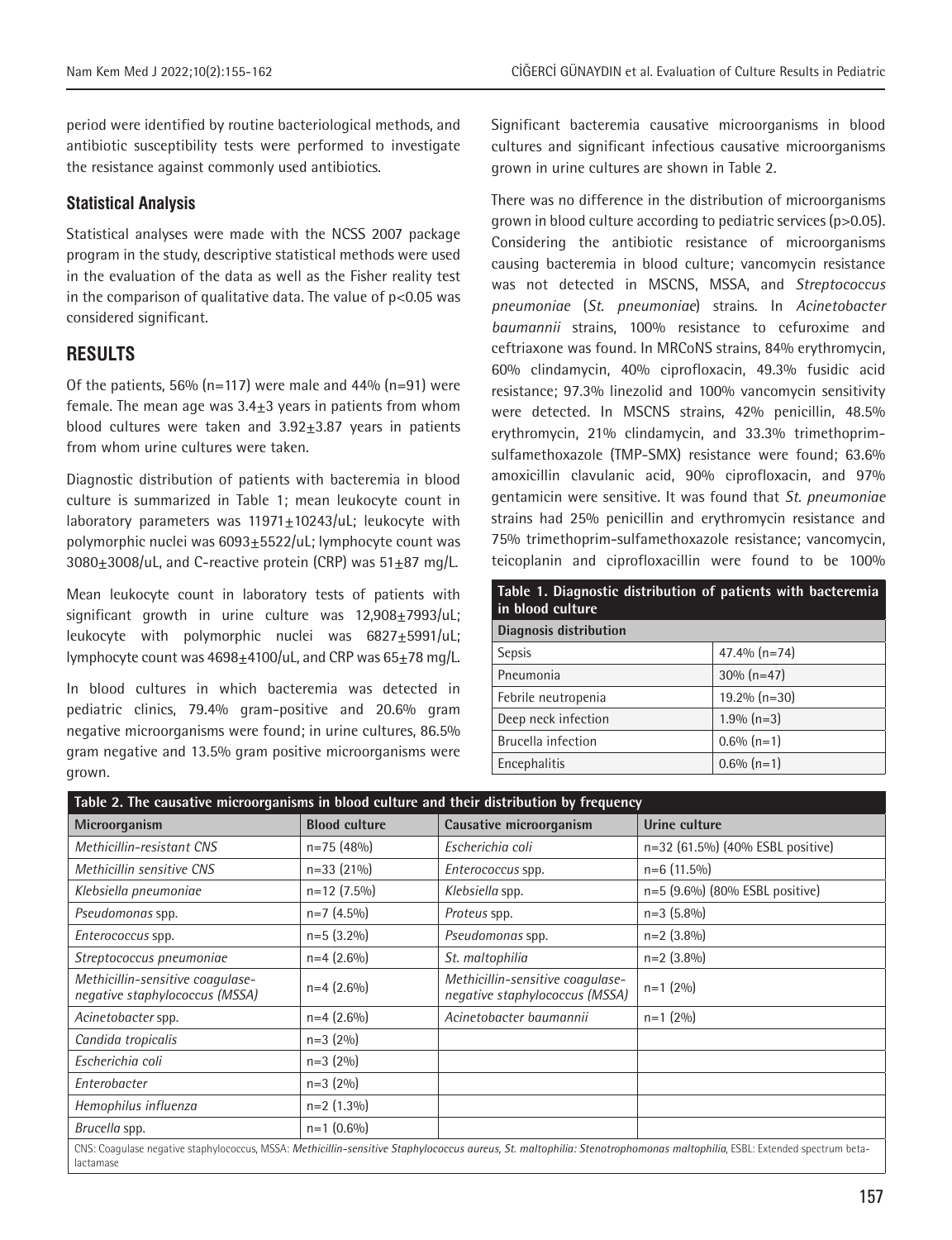sensitive. In *methicillin-susceptible Staphylococcus aureus* (MSSA) strains, 50% erythromycin, penicillin and amoxicillin clovulanic acid resistance and 25% penicillin resistance were detected (Figure 1).

In *Haemophilus influenzae* (*H. influenzae*) strains, 50% erythromycin, ceftriaxone and trimethoprim-sulfamethoxazole resistance were detected; ampicillin and amoxicillin-clovulanic acid were 100% sensitive. Klebsiella strains were 100% susceptible to ciprofloxacin, meropenem and imipenem, and 40% resistant to ceftriaxone, 20% to tobramycin, and 20% to piperacillin-tazobactam.

Broad-spectrum beta-lactamase positive Klebsiella strains (4.5%) were 88% susceptible to meropenem and imipenem. In these strains, 62.5% ceftazidime, 12.5% ciprofloxacin, and 50% piperacillin-tazobactam resistance were detected. *E. coli* strains were 100% susceptible to amikacin, meropenem and imipenem, and were found to be resistant to cefuroxime and ciprofloxacin at a rate of 33% and to cefotaxime at a rate of 16%.

*Pseudomonas* spp strains were 87.5% susceptible to piperacillin-tazobactam, amikacin and cefepime, and 62.5% to ceftazidime; it was found 25% resistant to ceftazidime, and 25% to gentamicin and tobramycin, 12.5% to piperacillintazobactam, meropenem and imipenem (Figure 2).

In *Enterococcus* strains, 60% erythromycin and teicoplanin resistance, 40% gentamicin, ciprofloxacin and vancomycin resistance were detected; linezolid was found to be 100% susceptible, and gentamicin and vancomycin was 60% susceptible.

Of the patients with growth in blood culture, 69.2% had a history of other concomitant disease; 40% (n=45) of these diseases were hemato-oncological diseases. It was observed that 88.5% (n=138) of the patients with growth in blood culture received appropriate treatment according to the culture results and treatment response.

In the study, microorganisms produced in patients with mortality (5.7%, n=9) who received bacteremia treatment were 20% (n=2) *MRCNS*, 20% (n=2) *E. coli*, 20% (n=2) *Klebsiella pneumoniae*, 10% (n=1) *Candida tropicalis*, 10% *MRCNS* and *Candida tropicalis*, 10% (n=1) *Acinetobacter baumannii*, and these patients had hematologic-oncological disease.

The distribution of microorganisms accepted as 2.2% (n=51) contamination in blood culture is as 28% *MSCNS*, 17% *Alpha hemolytic streptococci*, 15% *diphtheroid bacillus*, 13% *Micrococcus* spp., 7.6% *MRCNS*, 5.7% *Bacillus* spp., 3.8% *nonhemolytic streptococci*, 2% *Cytrobacter*, 2% *Enterobacter*, 2% *E. coli* and 2% *MSSA*. Of these microorganisms, 24% (n=12) were grown under antibiotic treatment, and 76% (n=40) were grown in cultures taken before antibiotic treatment.





*MHKNS: Methicillin-sensitive coagulase-negative staphylococci, MRKNS: Methicillin-resistant coagulase-negative staphylococci, St. pneumoniae: Streptococcus pneumoniae, MHSA: Methicillin sensitive Staphylococcus aureus*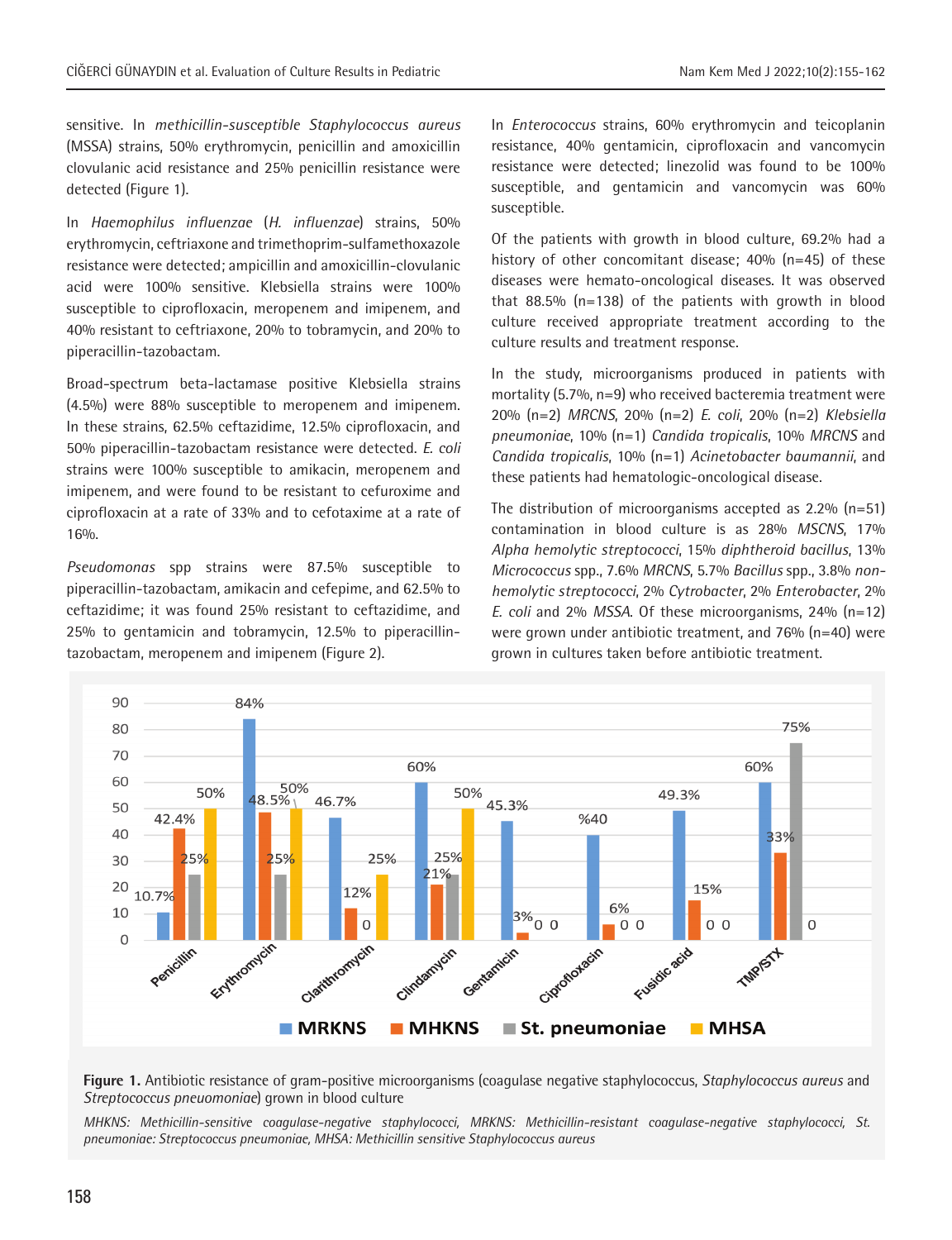Most specifically, trimethoprim-sulfamethoxazole (37%) resistance was found in *E. coli* strains in microorganisms grown in urine culture. In *Klebsiella* strains, resistance to cephalosporin derivatives and ciprofloxacin was seen with a high probability. ESBL positivity was detected in 80% of *Klebsiella* strains and 40% of *E. coli* strains. Ceftazidime, amikacin, and ciprofloxacin

resistance were not observed in *Pseudomonas* strains (Figure 3).

No resistance to piperacillin-tazobactam, meropenem, and imipenem was detected in the microorganisms grown in urine culture. Of *proteus* strains, 33.3% were resistant to gentamicin, netilmicin and amikacin; were 100% susceptible to



**Figure 2.** Antibiotic resistance of gram-negative microorganisms (*E. coli, Klebsiella* spp., *Pseudomonas* spp.) grown in blood culture *E. coli: Escherchia coli, K. pneumoniae: Klebsiella pneumoniae, P. tazobactam: Piperacillin-tazobactam, ESBL: Extended spectrum betalactamases*



**Figure 3.** Antibiotic resistance of microorganisms grown in urine culture *E. coli: Escherichia coli, ESBL: Extended spectrum betalactamases, TMP-SMX: Trimetoprim-sulfametaksazol*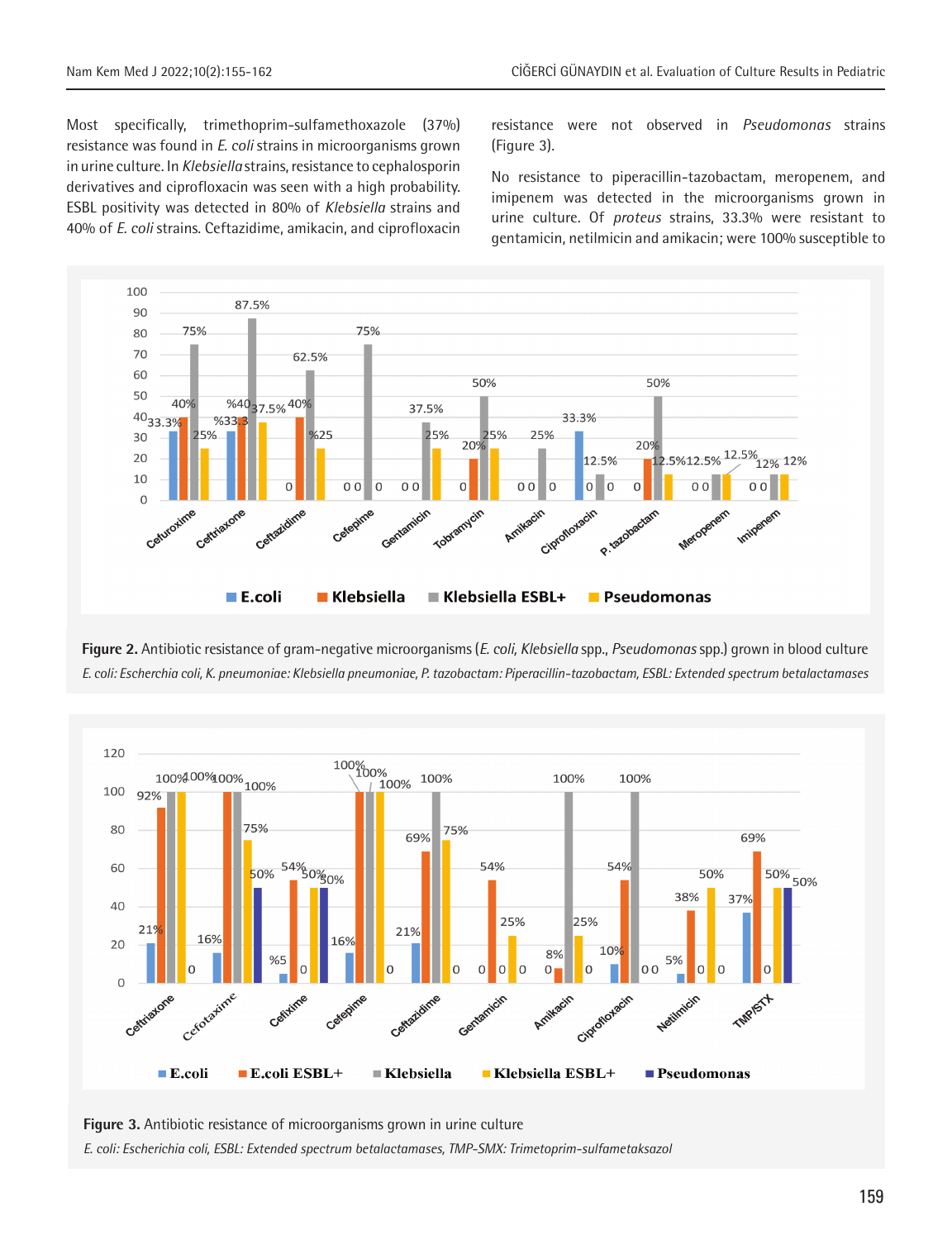ciprofloxacin, cefotaxime, ceftazidime, meropenem, imipenem, and were 66.7% susceptible to gentamicin, tobramycin, trimethoprim sulfamethoxazole. For *Acinetobacter baumanni*, 100% resistance was seen with piperacillin tazobactam, ceftazidime and meropenem; it was found to be 100% sensitive to gentamicin, tobramycin and netilmicin. In *Stenotrophomonas maltophilia* strain, 50% resistance to cefotaxime, cefepime and meropenem was observed. It was determined that *Enterococcus* strains had 83.3% ampicillin and penicillin resistance, and 16.7% vancomycin and teicoplanin resistance. The *MSSA* strain grown in the urine culture was penicillin resistant; it was found to be sensitive to Gentamicin, ciprofloxacin, vancomycin, trimethoprim-sulfamethoxazole, cefazolin, amikacin and netilmicin.

Reproduction was considered as contamination in 1.7% (n=15) of the patients whose urine cultures were taken. *E. coli* (40%, n=6) was found to be the most common among the microorganisms evaluated as contamination.

In the study, urinary system ultrasonography of the patients with growth in urine culture was found to be normal in 67.3%; 23.1% of the cases had hydronephrosis, 3.8% had mild ectasia, 1.9% had grade 1 parenchymal disease, 1.9% had renal calculus, and 1.9% had grade 3 ectasia.

It was observed that  $90.4\%$  (n=47) of the patients with significant growth in the urine culture received appropriate treatment according to the culture results and treatment response.

# **DISCUSSION**

In recent studies, culture positivity has been reported as 8.9- 11% (4.7-27.3%) in blood culture samples taken, and in this study, blood culture positivity was found to be 10.1% (n=231), which is compatible with the literature<sup>14</sup>. In blood cultures, 79.4% of gram-positive microorganisms were found to be bacteremia causative, which is compatible with the literature<sup>5,6</sup>.

In the study, the most common microorganism in blood culture was *CNS* at a rate of 69.2%, and 69.4% of them were methicillin resistant, 30.6% were methicillin susceptible. Methicillin resistance of *CNS*s was found as 80.4% by Edmond et al.<sup>15</sup> as 78.5% by Johnson et al.<sup>16</sup> and as 76.3% by Nahaei et al.<sup>17</sup> in a study conducted by various clinical samples from different centers.

In the study, 84% erythromycin, 60% clindamycin, 40% ciprofloxacin resistance was detected in *MRCNS* strains produced in blood culture; linezolid was found 97.3% susceptible and vancomycin 100% susceptible. In the studies of Hope et al.<sup>18</sup> including pediatric and adult age groups, methicillin resistance of *CNS* strains was found to be 67%; 80.2% erythromycin, 67% ciprofloxacin, and 25.5% clindamycin resistance was reported in *MRCNS* strains. As in the study of Buckingham et al.19, no vancomycin resistance was found in *CNS*s.

*Streptococcus pneumoniae* is one of the major agents of pneumonia, otitis media, and bacteremia infections in children and it is reported that multi-antibiotic resistance is increasing20,21. In this study, *St. pneumoniae* strains were found to have 75% trimethoprim sulfamethoxazole resistance, 25% penicillin and erythromycin resistance; no resistance to clarithromycin, vancomycin and ciprofloxacillin was observed. In the study of Gür et al.<sup>22</sup>, moderate penicillin resistance was found to be 30%. In a study conducted in Spain, it was shown that penicillin resistance of invasive pneumococcal strains was 33%, erythromycin resistance was 25.7%, and cefotaxime resistance was 8.4%.<sup>23</sup> In a study conducted in Switzerland, penicillin resistance was found to be 7%.<sup>24</sup> Unlike this study, in the study of Opintan and Newman<sup>14</sup> trimethoprimsulfamethoxazole resistance was not observed in pneumococci, and high resistance was found with ciprofloxacin (50%) and erythromycin (66.7%).

In recent years, it has been reported that the frequency of bacteremia with gram-negative microorganisms increases, and ESBL-producing *Enterobacteriaceae* and resistant *Pseudomonas* and *Acinetobacter* isolates pose a significant problem in treatment<sup>1,10</sup>. In blood cultures of Nivesvivat et al.25, ESBL production that can hydrolyze penicillins, most cephalosporins and monobactam antibiotics was reported as 28.9% in *E. coli* and as 25.8% in *K. pneumoniae*25. In this study, ESBL positive *Klebsiella* strains were seen at a low rate (4.4%) in blood culture; however, ESBL positivity was detected in 58% of *Klebsiella* strains. ESBL positivity was not detected in *E. coli* strains. Opintan and Newman<sup>14</sup> reported in their study that *E. coli* strains had 87.5% cefuroxime resistance, 88.9% cefotaxime resistance, 60% ciprofloxacin resistance and 12.5% meropenem resistance; in this study, however, meropenem resistance was not detected, cefotaxime (16%) and cefuroxime (33%) resistance was lower; similarly, amikacin resistance was not observed.

In the study, 7.6% (n=12) *Klebsiella* spp. were detected and *Klebsiella* strains not producing ESBL were resistant to ceftriaxone at a rate of 40% and to piperacillin-tazobactam at a rate of 20%; ESBL producing strains were found to be 87.5% resistant to ceftriaxone, 75% to cefepime, 62.5% to ceftazidime, 12.5% to ciprofloxacin, and 50% to piperacillintazobactam.

The increase in antibiotic resistance of *Enterococcus* species and the occurrence of infections with multiple resistant strains cause difficulties in treatment. In particular, the increase in vancomycin resistance draws attention<sup>26</sup>. In a multicenter study, glycopeptide resistance of *Enterococcus* species was found as 9.7%, ciprofloxacin resistance as 27.4%, and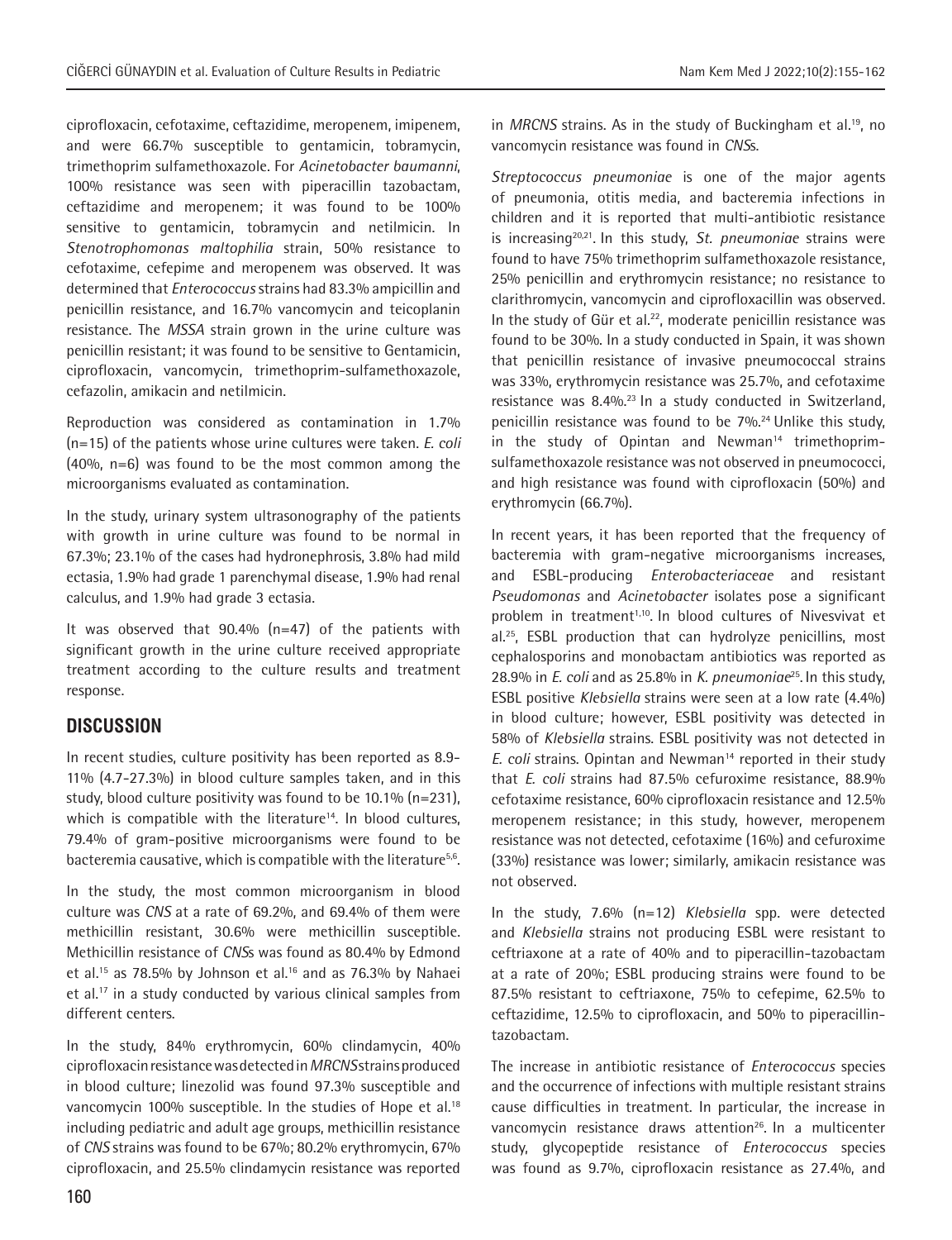gentamicin resistance as  $28.2\%^{27}$ . In this study, teicoplanin resistance (60%), gentamicin, ciprofloxacin and vancomycin resistance (40%) of *Enterococcus* species were found to be high in blood culture.

*Pseudomonas* spp. is an important bacterium that needs attention due to its multiple antibiotic resistance and can cause severe clinical pictures. *Pseudomonas aeruginosa*, which is the cause of hospital-acquired bacteremias caused by gramnegative microorganisms with a frequency of 20%, is reported to be resistant to most penicillins and cephalosporins.<sup>6,28</sup> Although antipseudomonal penicillins, cefoperazone, ceftazidime, cefepime, quinolones and carbapenems are effective against pseudomanas; in a multicenter study, 50% ciprofloxacin and piperacillin resistance, 30% ceftazidime resistance, and 26% amikacin resistance were found<sup>29</sup>. In this study, 25% ceftazidime resistance, 12.5% piperacillintazobactam and meropenem resistance were determined in pseudomonas species grown in blood cultures.

The causative agents of urinary tract infections are gramnegative bacteria and *E. coli* is the most frequently isolated among them (61.5%), as also found in this study. According to the results of studies obtained from various regions in our country, the frequency of *E. coli* isolation in children varies between 43-66.6% $30,30,31$ . Bean et al.<sup>32</sup> found 55% ampicillin resistance and 40% trimethoprim-sulfamethoxazole resistance in *E. coli* strains. Resistance to third generation cephalosporins has been reported in the treatment of urinary tract infections. Yüksel et al.33 found 7.5% ceftriaxone resistance in *E. coli* strains; Pape et al.<sup>34</sup> found 53% ampicillin resistance, 42% trimethoprim-sulfamethoxazole resistance, 12% amikacin resistance, and 6% cefuroxime resistance. Grude et al.<sup>35</sup> found 28% ampicillin, 12% trimethoprim-sulfamethoxazole, and 12% cefuroxime resistance. In this study, 37% trimethoprimsulfamethoxazole, 21% ceftriaxone, and 10% ciprofloxacin resistance were found in *E. coli* strains in urine culture; no resistance was found to gentamicin and amikacin. In ESBL positive *E. coli* strains, 69% trimethoprim-sulfamethoxazole resistance, 54% gentamicin and ciprofloxacin resistance, and 38% netilmicin resistance were found.

Today, it has been reported that gram-negative strains expressing ESBL are becoming common in UTI in many countries<sup>36,37</sup>. In a meta-analysis conducted for urinary tract infections, the rate of ESBL positive *Enterobacteriaceae* in urine was found to be 15%; in this study, ESBL-producing *Enterobacteriaceae* in urine was found as high as 32.6%<sup>38</sup>.

In the study, ESBL was found positive in 40% of *E. coli* strains. Of ESBL positive *E. coli* strains, 69.2% were resistant to trimethoprim-sulfamethoxazole, 53.8% to gentamicin and 7.7% to amikacin. On the other hand, 36.8% of ESBL

negative strains were found to be resistant to trimethoprimsulfamethoxazole.

Contamination rates in blood culture are reported as 0.6- 3%; in this study, the frequency was 2.2% (n=51), which was consistent with the literature, and the most frequent contamination was MSCNS (28%)<sup>39,40</sup>.

#### **Study Limitations**

The limitations of this study are that it was conducted retrospectively and it was a single-center study.

## **CONCLUSION**

Since antibiotic-resistant microorganisms are an important problem in the diagnosis and treatment of infectious diseases, knowing the antibiotic resistance and susceptibility rates against microorganisms is necessary for the regulation of appropriate empirical treatment. Evaluating the results of the culture samples taken and reviewing the appropriateness of the empirical treatment according to the culture antibiogram is important for the success of the treatment.

In this study, the importance of initiating appropriate and adequate empirical treatment and preventing the development of antibiotic resistance was emphasized by investigating the microorganisms grown in blood and urine cultures and their antibiotic susceptibility.

#### **Ethics**

**Ethics Committee Approval:** Retrospective study.

**Informed Consent:** Retrospective study.

**Peer-review:** Externally peer-reviewed.

#### **Authorship Contributions**

Concept: N.C.G., F.Ç., Design: N.C.G., F.Ç., Data Collection or Processing: N.C.G., B.D.Ç., B.B., Analysis or Interpretation: N.C.G., B.D.Ç., F.Ç., Literature Search: N.C.G., F.Ç., Writing: N.C.G., B.D.Ç., B.B., F.Ç.

**Conflict of Interest:** No conflict of interest was declared by the authors.

**Financial Disclosure:** The authors declared that this study received no financial support.

#### **REFERENCES**

- 1. Luzzaro F, Ortisi G, Larosa M, Drago M, Brigante G, Gesu G. Prevalence and epidemiology of microbial pathogens causing bloodstream infections: results of the OASIS multicenter study. Diagn Microbiol Infect Dis. 2011;69:363-9.
- 2. Pittet D, Tarara D, Wenzel RP. Nosocomial bloodstream infection in critically ill patients. Excess length of stay, extra costs, and attributable mortality. JAMA. 1994;271:1598-601.